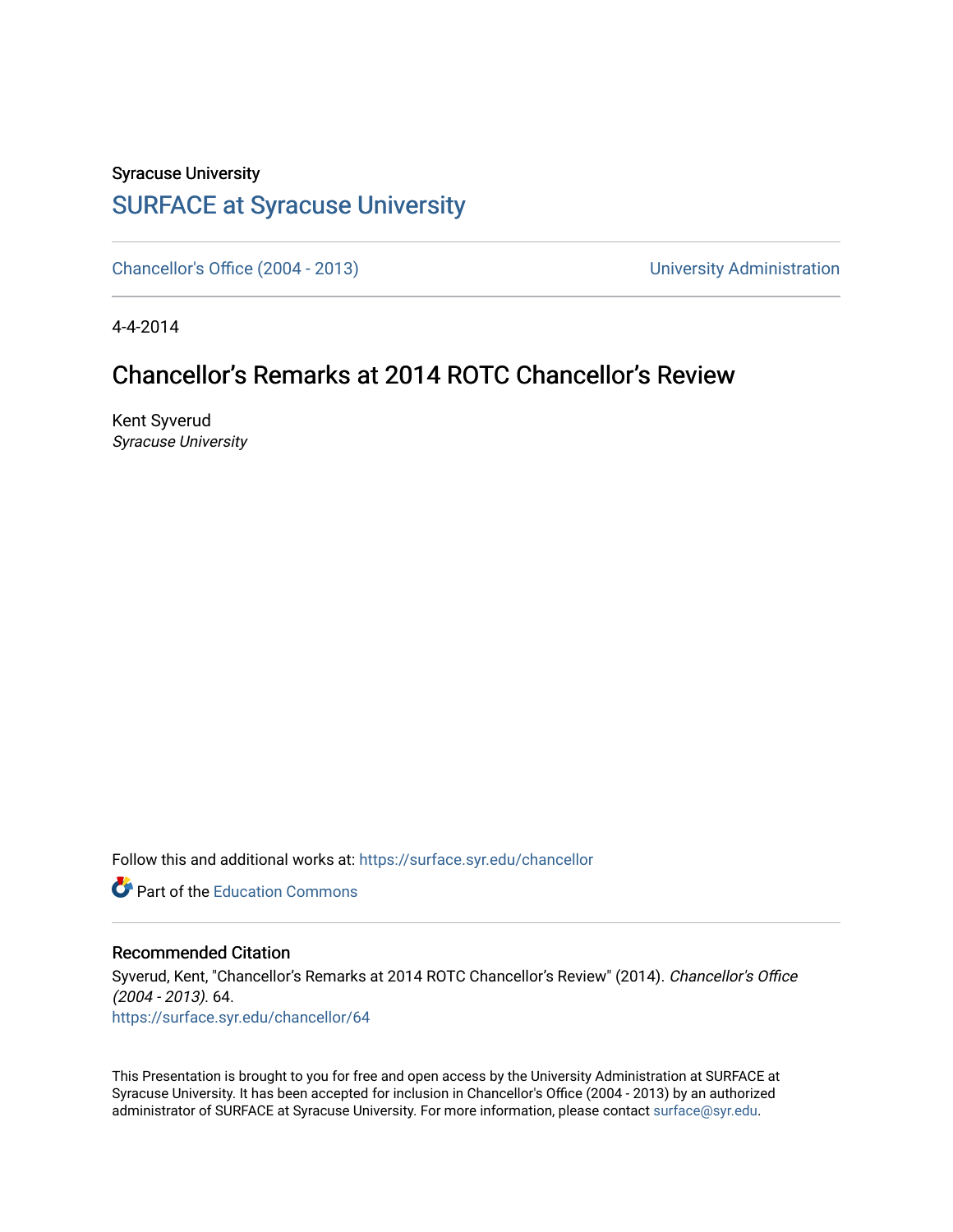## **SYRACUSE UNIVERSITY**

Remarks by Chancellor Kent Syverud Delivered on April 4, 2014 Location: Carrier Dome Remarks: Chancellor's Remarks at 2014 ROTC Chancellor's Review

> *The Chancellor was introduced by Lt. Colonel Jon, Landis, Commander, Air Force ROTC Detachment 535.*

Thank you, Lt. Col. Landis.

Thank-you also to the people who helped organize this morning's event:

- Captain Robert Neuman, Project Officer
- Lars Luffman, Special Project Officer
- Laura Bates, Syracuse University Army ROTC office coordinator
- Virginia O'Connor, SU's Air Force ROTC office coordinator
- and Donald Saleh, SU's Vice President for Enrollment Management

Distinguished guests, parents, cadets, and professors of military science and aerospace studies—I am pleased and honored to be here today to preside over this review and to recognize those Army and Air Force cadets who have achieved distinction for superior performance.

Syracuse University has an unrivaled history of supporting students who aspire to serve in our nation's armed forces. We are especially proud of our long relationship with ROTC—which was founded here in 1918 as the Student Army Training Corps. Syracuse and ROTC share a commitment to the values that inform thoughtful leadership and excellence in service. I am so proud of these cadets. We are all proud of you.

Proud that you have the intellectual, physical, and social skills needed to succeed as effective leaders in areas of crisis and need at home and around the world.